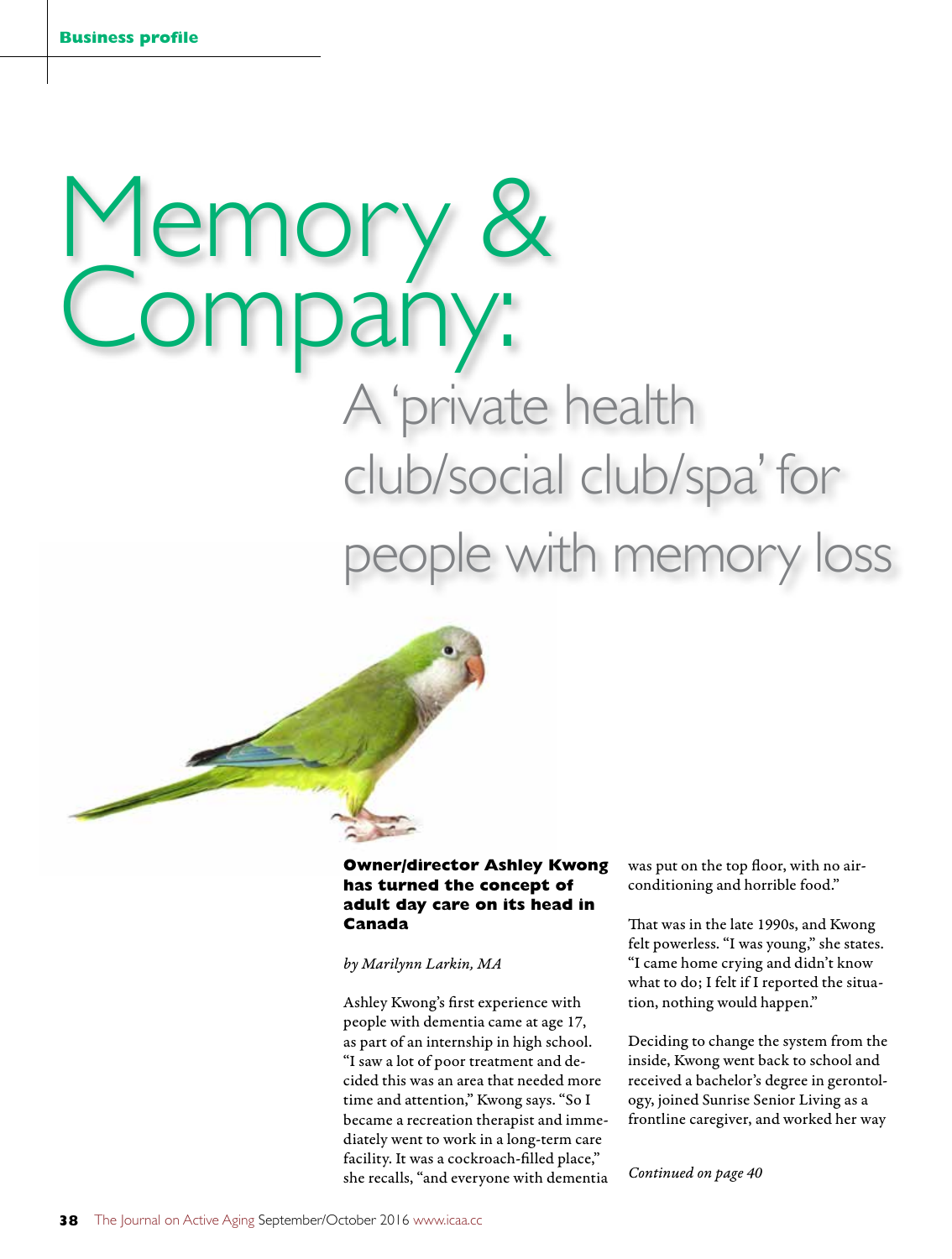*Memory & Company members interacted with several animals that visited the Markham, Ontario, venue in April 2016*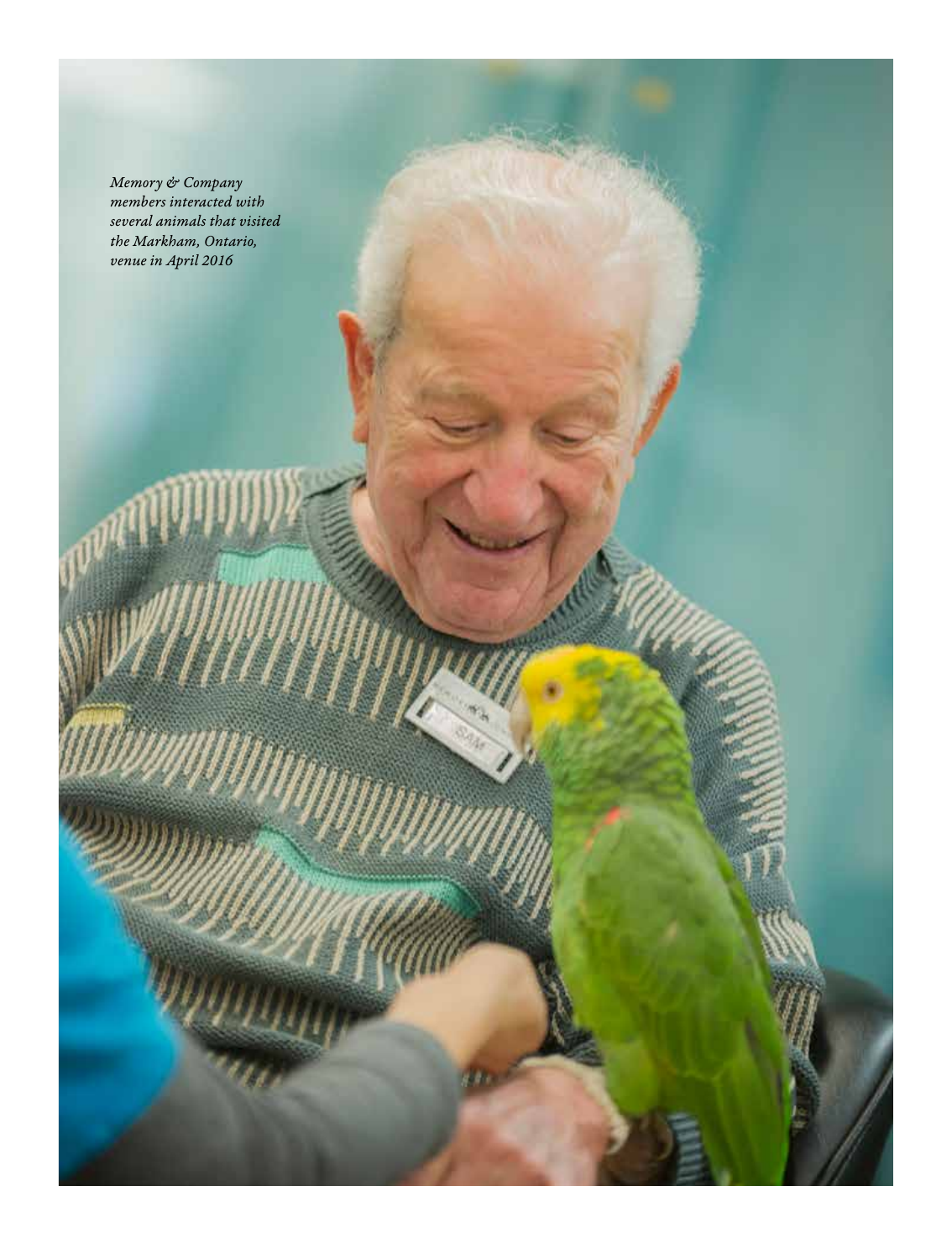

*An executive chef makes healthy, fresh meals for club members in the gourmet kitchen at Memory & Company in Markham, Ontario. Not only do members eat the wholesome food, but they can also watch 'Chef Chris' at work and help prepare the food*

up to executive director of a Sunrise community. And while she appreciated that residents were well treated there, Kwong "saw how many burned-out family caregivers were coming in. They didn't know what to do other than put their family members into a residence, because there were very few options out there."

Kwong was convinced that people with memory loss were being institutionalized "really early—in many cases, before they needed to be—simply because family members had to return to work or find some balance in their lives," she says. "Sometimes they just needed a few days off, but didn't know how to do so properly."

According to Kwong, "what families really needed was a nice place for their loved ones to go that didn't involve institutionalizing them." The result? Memory & Company, a Markham, Ontario-based day program. Cofounded by Kwong and her husband Victor, the organization is a "private health club/social club/spa" for people with memory loss. Kwong serves as director of operations, Victor as director of innovation and technology.

In this interview for the *Journal on Active Aging®,* Ashley Kwong shares her vision—a holistic approach to adult day care in an upscale environment where participants are valued and encouraged to socialize and stay active. She also reveals how she transformed that vision into reality.

# ML: *Why the "private health club/social club/spa" concept?*

AK: Once I decided to open my own adult day program, I started touring sites to look at what was out there. I found that many traditional options weren't places where I would want to spend the day. At the same time, I'd see the nice

retirement communities out there and think, Why aren't we implementing a similar concept for people who want to spend the day, making it like a day club or a day spa? Why are people with memory loss getting such a poor deal? Why aren't they getting the nice environment?

I knew from experience that people with memory loss recognize and understand when they're in a welcoming place and receiving good treatment. I also knew that with the right approach to care, responsive behaviors decrease—wandering, aggression, repeating sentences over and over, and general restlessness, for example. And I thought that many of those behaviors could decrease even more in the right environment.

After a diagnosis, many people think their life is over. Yet you can have de-

*Continued on page 42*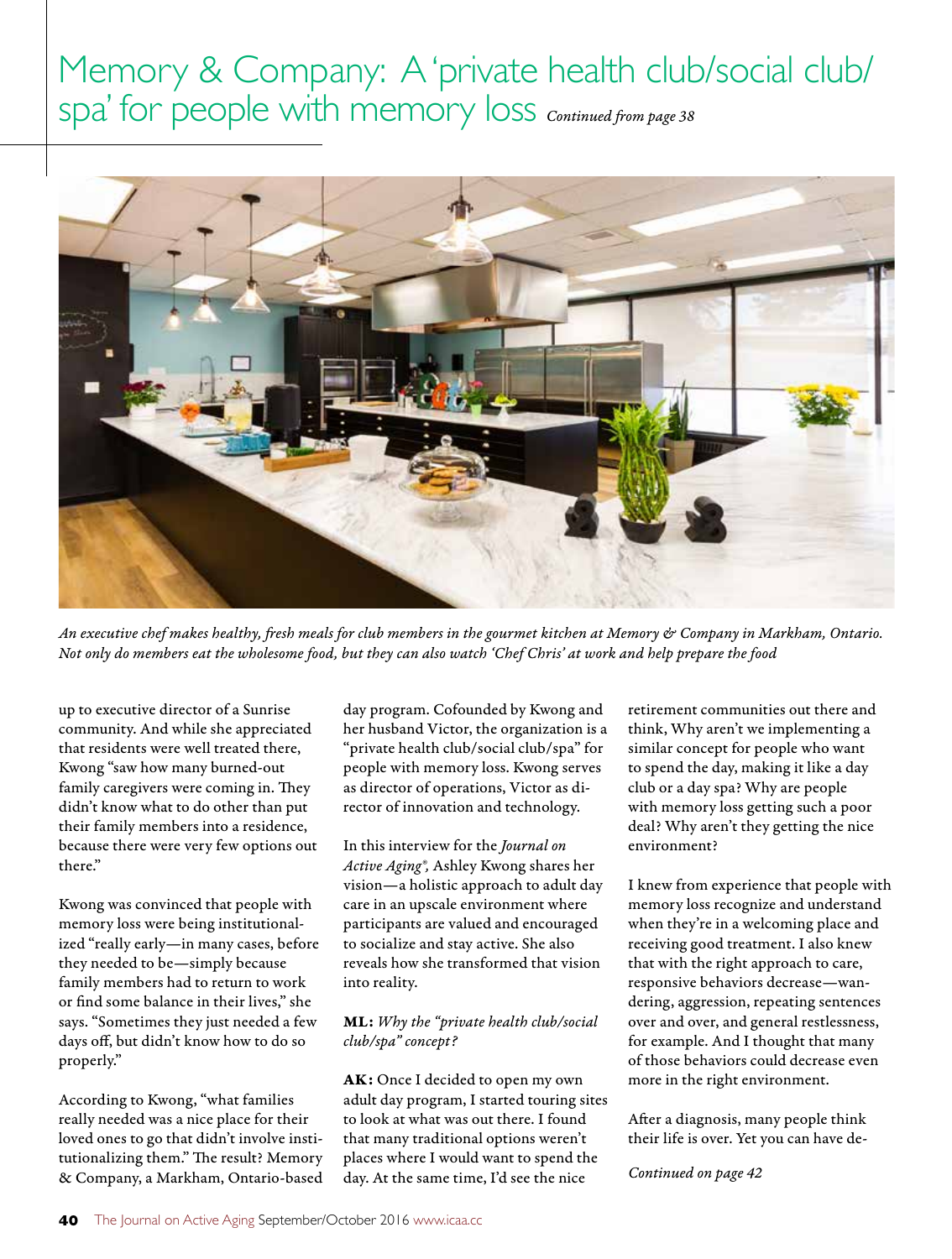

*The Music Lounge provides a comfortable environment for music therapy and impromptu jam sessions between members and staff at Memory & Company, a 'health club for people with memory loss', in Markham, Ontario*

mentia for 20 years or more and still have quality of life. We want people to come to us to make new friends, build relationships, remain active and become fit. Because mind and body work together, individuals get nutritious meals, as well.

Essentially, we want to give our members a place that anybody would enjoy, but one that's designed specifically for them, to enable them to have the best possible quality of life, regardless of diagnosis.

ML: *Can you give us more details about the space and the environment at Memory & Company?*

AK: Many assisted-living communities simply add a locked unit on an existing floor for their dementia clients. They don't take into consideration how people living with memory loss actually function in a space, which is quite different from the way somebody without memory loss functions.

At Memory & Company, we have a circular environment, meaning our members never reach a dead end. They can move around freely and safely without having to feel like they're confined to a specific space.

When I ran an assisted-living community, the residents would often stand by the elevator waiting for the doors to open, or they'd look at the fire exits at the end of the passage and try to exit that way. That doesn't happen in our space. We match curtains to the wall colors to cover exit doors. In fact, people without memory loss find it difficult to find our exit doors without looking at the exit sign on the ceiling.

In our setting, everyone just moves from one place to another. Because we have a large site—11,000 sq. ft.—and a variety of rooms, members can keep exploring the space. We have a beauty room, music lounge, library, theater, gym, dance studio and secured outdoor lounge, as well as a couple of rooms for napping.

We also have an open-concept gourmet kitchen. I always wondered why the kitchen is completely closed off in many day programs and retirement residences. At many of the parties I've gone to, people tend to end up in the kitchen—it's really a social hub in most cultures. So we have an executive chef on-site to prepare meals in front of our members, and people can either participate in making the meal or just enjoy the food. The sights and smells of food being prepared stimulate the appetite, which helps people who struggle with a lack of desire to eat. Our chef makes fresh juices, too, to encourage members to stay hydrated.

# ML: *What kind of programming do you offer?*

AK: We offer pretty much everything from dance and exercise tailored to people's abilities, to gardening, hydrotherapy, art and music. Most things we do, like dress-up or scene day, involve one or two steps—we can't undertake a long-term project such as rehearsing a play to perform at a later day. When we spend a few days on art, for example, we know we'll need to remind our members about the projects they started.

In addition, members have opportunities to showcase their talents and engage with others. For example, one member who comes twice a week always brings his harmonica and plays for everyone. Another plays the piano. Sometimes they'll play together and also with our music therapist.

## ML: *I understand you use technology, as well.*

AK: Technology is used throughout our space from the moment people walk through the door. Victor and I designed a customer-relations management app. We use it to check people in, keep a

*Continued on page 44*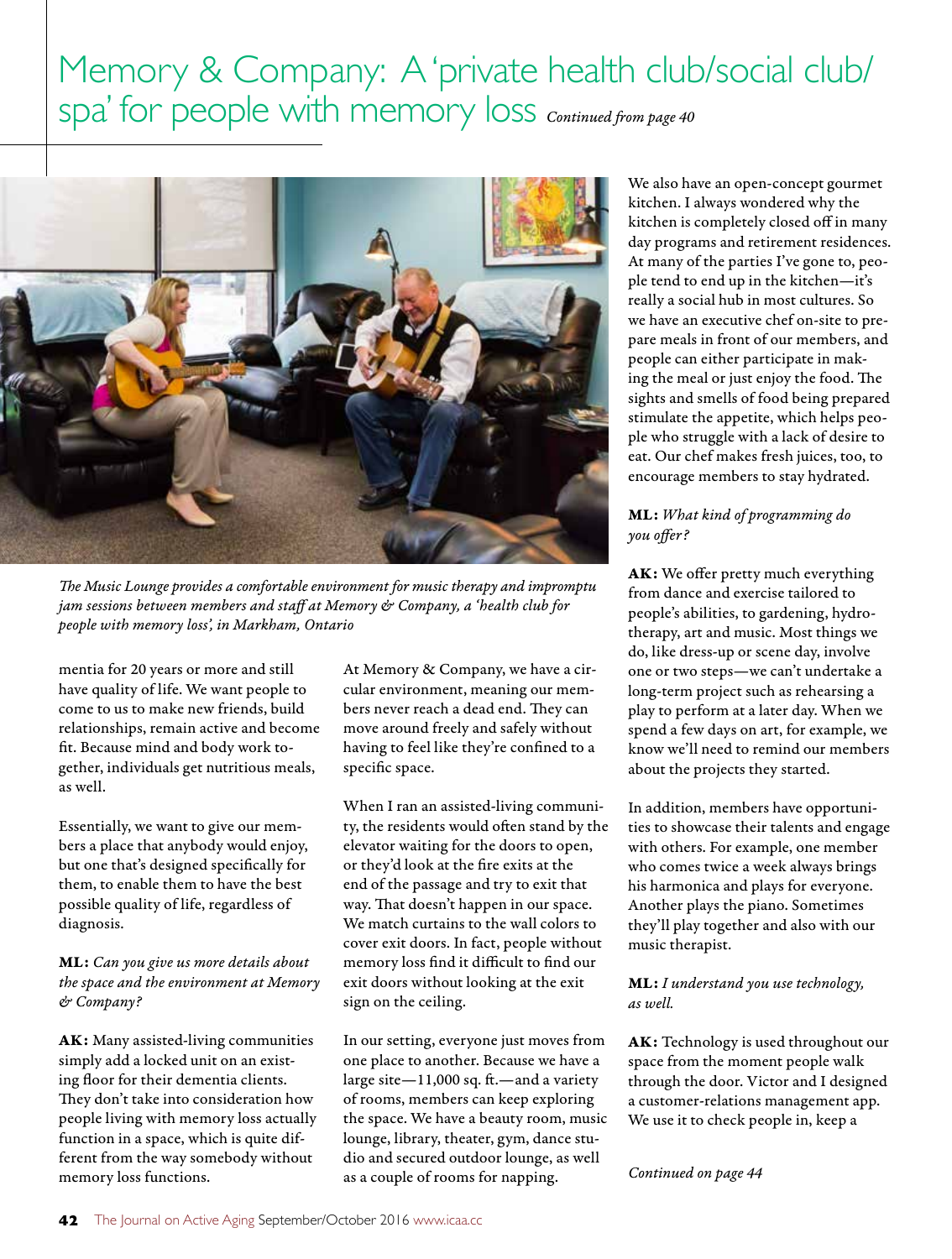# **Partnering for progress against dementia**

Memory & Company is open to partnering with research institutions and organizations that serve people with dementia. Following are two examples of such collaborations:

Lauren E. Sergio, PhD, Associate Professor, York University, Toronto: Neuroscientist Lauren Sergio is committed to helping people preserve functional independence as long as possible. Her current work involves investigating how the brain controls movement. "Most people working in the field of aging are focusing on cognition," Sergio says, "whereas we're focusing on the way people behave and interact with their environment."

Sergio looks at visuomotor skills how different parts of the brain need to talk to each other in order to go from seeing an object to using it in a way that's not as direct as, say, picking up a cup of tea. "It's more about such skills as using a rearview mirror to back your car into a space, where you have to reverse what you're seeing and doing—turning to the left to move the car to the right," she explains.

The connections in the brain needed to accomplish such complex tasks are weakened in people at risk for dementia or in the early stages of the disease, Sergio notes. She and her colleagues have devised a video game that aims to strengthen those connections. That's where Memory & Company members come in.

Members who agree to be in the 14 week pilot study use tablet computers and a mouse to play a game similar to *Fruit Ninja* (http://fruitninja.com), which requires them to use their mouse to zap pieces of fruit that fly around the tablet screen. The difference in Sergio's study is the fruit flies around on a second screen—a monitor attached to the tablet.

The participant moves his or her finger in one place, on the tablet, and tries to get a result while looking at the monitor, a task that can be "quite challenging," Sergio affirms. At higher levels, the tablet is flipped upside down. A participant must then move his or her hand to the right so the cursor goes left to hit the fruit. Sergio thinks the game might one day be used as a diagnostic screen or as a means of strengthening brain connections to help delay memory-loss progression.

Why did the researcher from York University partner with Memory & Company for the pilot? "The space is amazing and so is Ashley," Sergio says. "She understands the need for a multimodal approach for members, as well as the needs of family caregivers. Ashley thought the program would be a great opportunity, and members' families were motivated, too, since some had spouses who used to care about computers but had lost interest. They see it as a way to help them reengage."

Alzheimer Society of Toronto: The Alzheimer Society of Toronto spearheads Minds in Motion, an 8-week program for people with dementia and their caregivers that focuses on active living, socialization and brain health. "In the first half of a Minds in Motion session, participants do some form of moderate exercise, such as seated yoga or line dancing," says Cathy Barrick, the society's chief executive officer. "In the second half, they break into small groups, sit around a table, have coffee, and either play a game or chat with each other. That's the more social component," she explains.

"Minds in Motion is a program we take on the road to various community organizations to reach people in the community," Barrick continues. "We chose to add Memory & Company because it's such an innovative program, designed with the client in mind. It's a home-like environment, and the staff also spend lots of time supporting families."

The society has worked with Memory & Company in different ways "from the [club's] very beginning," Barrick notes. "There's nothing bad, per se, about typical day-center programming, but Memory & Company really has taken everything to the next level."

While no additional programming is in the works with Memory & Company right now, "we're always in communication, so if an opportunity arises for us to work together, I would jump at the chance," Barrick concludes.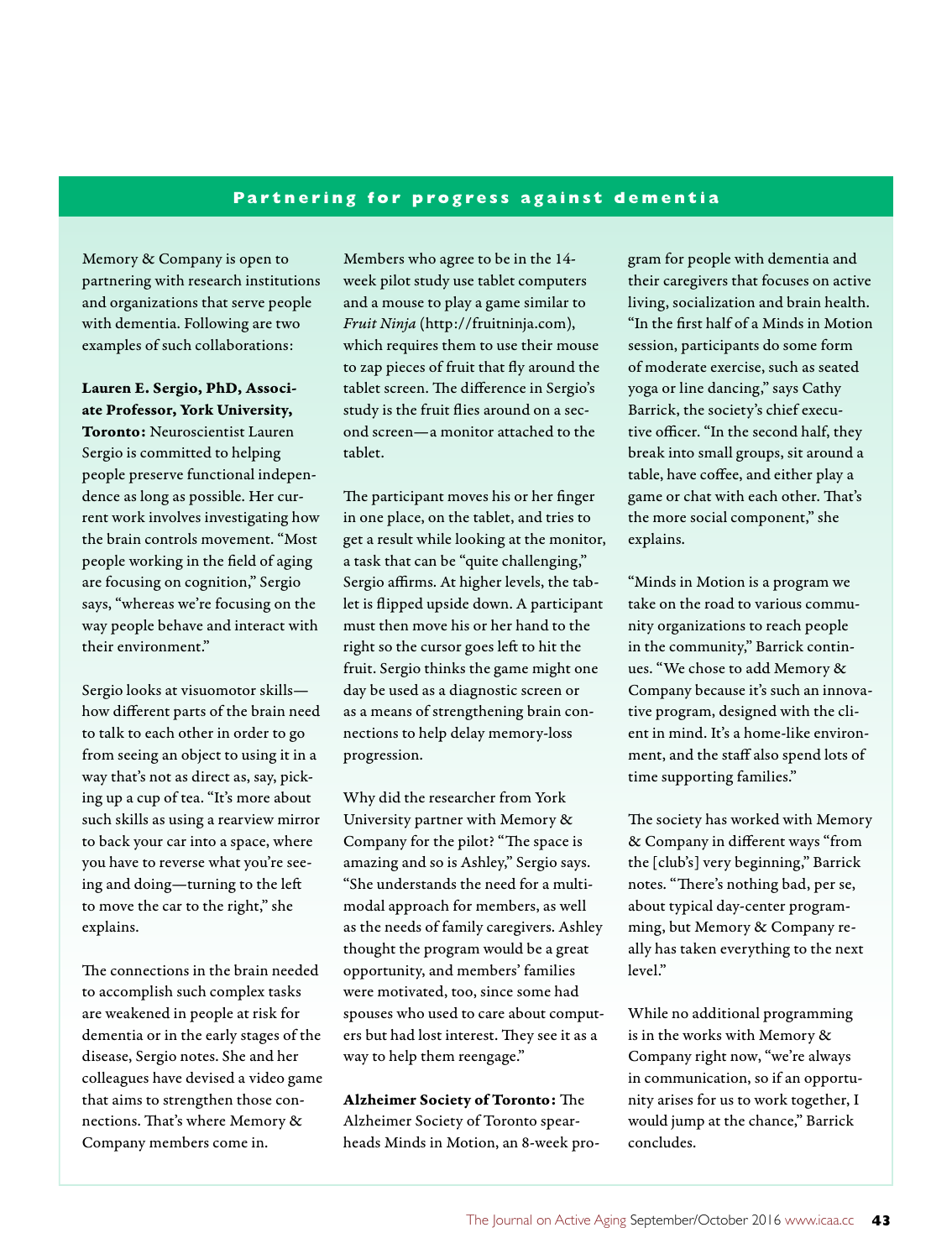

*Casper de Boer, a post-doctoral fellow at York University in Toronto, Ontario, works with a Memory & Company member participating in a study led by Associate Professor Lauren E. Sergio, PhD, to investigate how the brain controls movement*

record of things (such as how they like their coffee), and for note-taking. All of our staff carry iPads. And the whole place has Wi-Fi access.

There is a full digital movie theater here as well, and we can put anything we want on our screens, including pictures and videos of members. Everything we do is connected to technology, from documentation to many of our activities and programs.

We also partner with different agencies and institutions, including Baycrest Health Sciences in Toronto, which focuses on geriatric care and education. We work with a dementia researcher from York University, Toronto, testing a videogame approach to assessing visuomotor behavior in people with memory loss; and we run the Minds in Motion program in conjunction with the Alzheimer Society of Toronto (see the sidebar "Partnering for progress against dementia" on page 43 for more information).

AK: After incorporating the company in 2008, we started putting everything together slowly. By January 2013, we were working on our concept full time. We took possession of our current venue in January 2015 and opened five months later, in May.

Because our day care concept is the first of its kind in Canada, and we're not attached to an academic institution or hospital, it was quite challenging to find a place to get started. There were lots of issues with permissions and zoning requirements, and towns that wouldn't even allow us to be in the area. And we had specific requirements that made it even more difficult—for example, I insisted on a space without stairs, because the stair experience can be terrifying for people with dementia as their depth perception is affected.

We ended up taking over what was originally an office space. Memory & Company is on the main floor of a twostory building, and has its own entrance with a ramp. There are floor-to-ceiling

windows, which are important because we wanted lots of bright light, and lots of green, outdoor space, which was also important to me.

Once we took over the space, we added a kitchen, bathrooms and a full spa bath. We reconfigured the interior design and completely redecorated, with new flooring, walls and lighting. We didn't have to change the exterior, other than adding the outdoor lounge.

ML: *I imagine your staff need to not only share your vision, but also feel comfortable working in a start-up. How did you make your hiring decisions?*

AK: Because I've been in this industry for quite a while, I knew a number of people who were interested, so some really good, experienced people followed me into the business. I wanted people who, regardless of their title, were willing to do everything involved in keeping our members engaged and feeling like they're special. Our staff is a mix of everything from personal support workers to social workers, to recreation therapists and nurses. Everybody helps everyone else, whether it involves taking members to the bathroom or leading our program and activities.

ML: *How do people join Memory & Company?*

AK: We do an assessment for every potential member and a trial day where the family is on call. At that time, we determine the person's level of care. Some background is collected to see the kinds of things we can do to keep the person calm and relaxed, and we find out what he or she likes. Once someone joins, we get a complete history and life story.

Memory & Company offers a variety of plans, including fixed monthly plans

*Continued on page 46*

#### ML: *How did you get started?*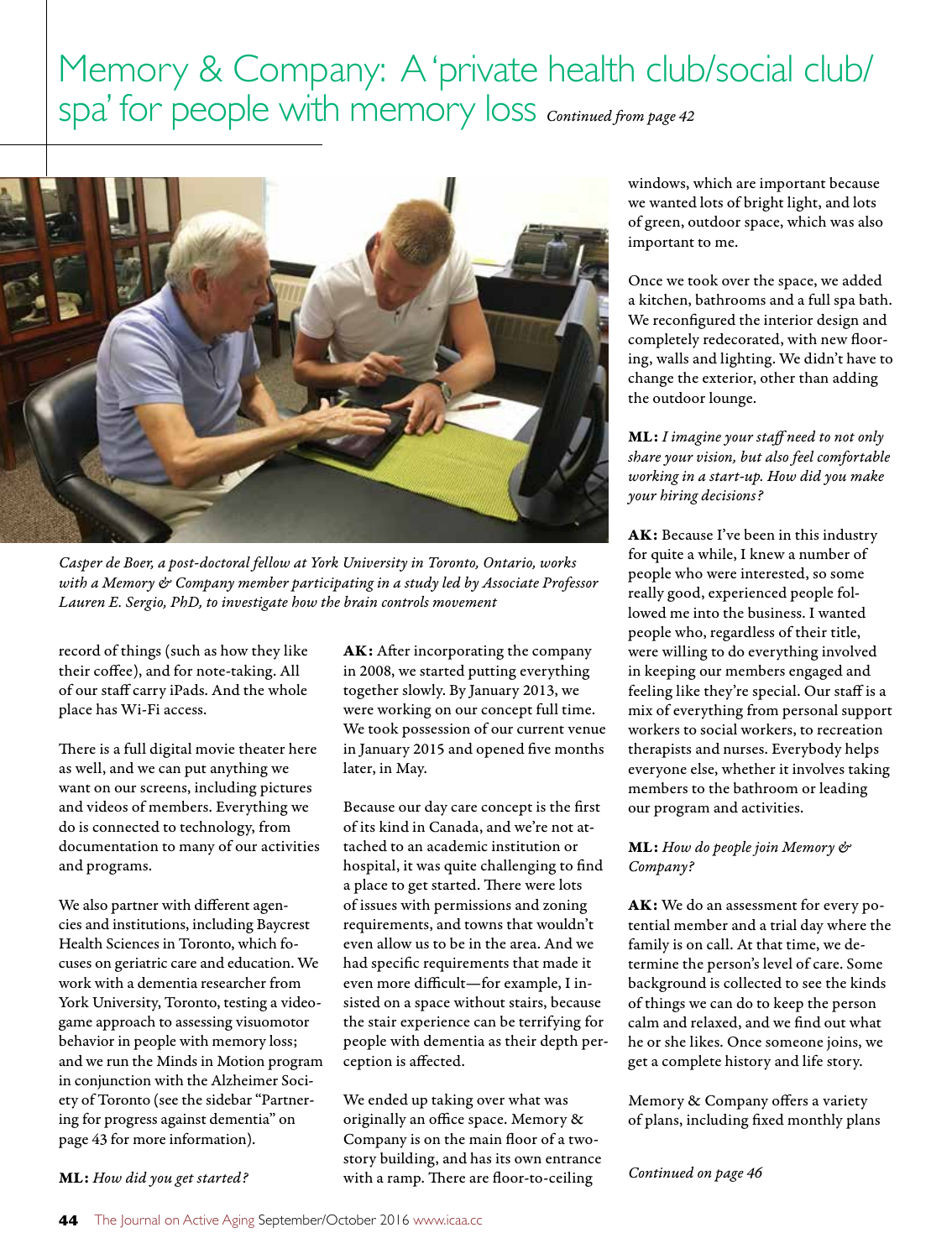

*Memory & Company provides the Minds in Motion® program for the Alzheimer Society of Toronto, Ontario. The eight-week program features physical activity and mental stimulation for individuals with dementia, accompanied by their caregivers. Image courtesy of the Alzheimer Society of Toronto*

ranging from a half-day to seven days a week, as well as flexible plans. All plans offer different levels of care to suit the member's needs and lifestyle. Generally, the cost starts at about CDN\$100 for a full-day and \$65 for a half-day, depending on the level of care required.

## ML: *Have you had situations in which members became aggressive or violent?*

AK: We've had times when new people have been quite upset and we've asked the family to take them home, and a couple of incidents after someone has been with us for a couple of hours. But nothing to the point where anybody felt unsafe. Because our staff have a lot of experience, we know when we've done

all we can to calm a person down, and when it's time to call the family.

We've also had a few situations in which things start escalating with somebody who has been with us for a while. In that case, we talk to the family and say that we might need to increase the person's care level until they become a little more stable. Or we may need to remove the person from the club for a while until they stabilize, and then they can return.

If someone is no longer appropriate for our club, an outside psychogeriatric team talks with the family and makes an appropriate referral. Every situation is different. Still, we do our best to not just say, "This person's not for us," and close

the door. We'll work with the families as much as possible and refer them to as many agencies and professional health as we can to help them through a challenging time.

# ML: *Do family members or caregivers spend time, too?*

AK: Sometimes, when family members first come to our club, they want to stay for a bit to build trust—the comfort that everything's going to be okay. As soon as they see that their loved one is relaxed and having fun, we recommend that they step away and get the respite they need for themselves.

We find that when family members stay with a loved one, the person tends to cling to them and doesn't try to make new friends and meet new people. So, we tell these family members something like, "You know what? She's doing well. Why don't you step out for a few minutes?"

We've also had couples come to us who haven't left each other's side for 70 years and who just want to be together, and one has dementia and one doesn't. We've allowed them to stay together, but the person without dementia has to become a Memory & Company member as well. So as long as spouses accept that we're a place for people living with memory loss, we're open to that possibility. But most people use us as a respite service.

# ML: *This certainly sounds like a pioneering endeavor. What lessons have you learned along the way?*

AK: We learned it's definitely much harder to do than we thought it would be when we started. Because Memory & Company is a new concept in day programs, we had to educate people about such programs and why they're needed. We discovered that there was a preconceived notion about and a stigma